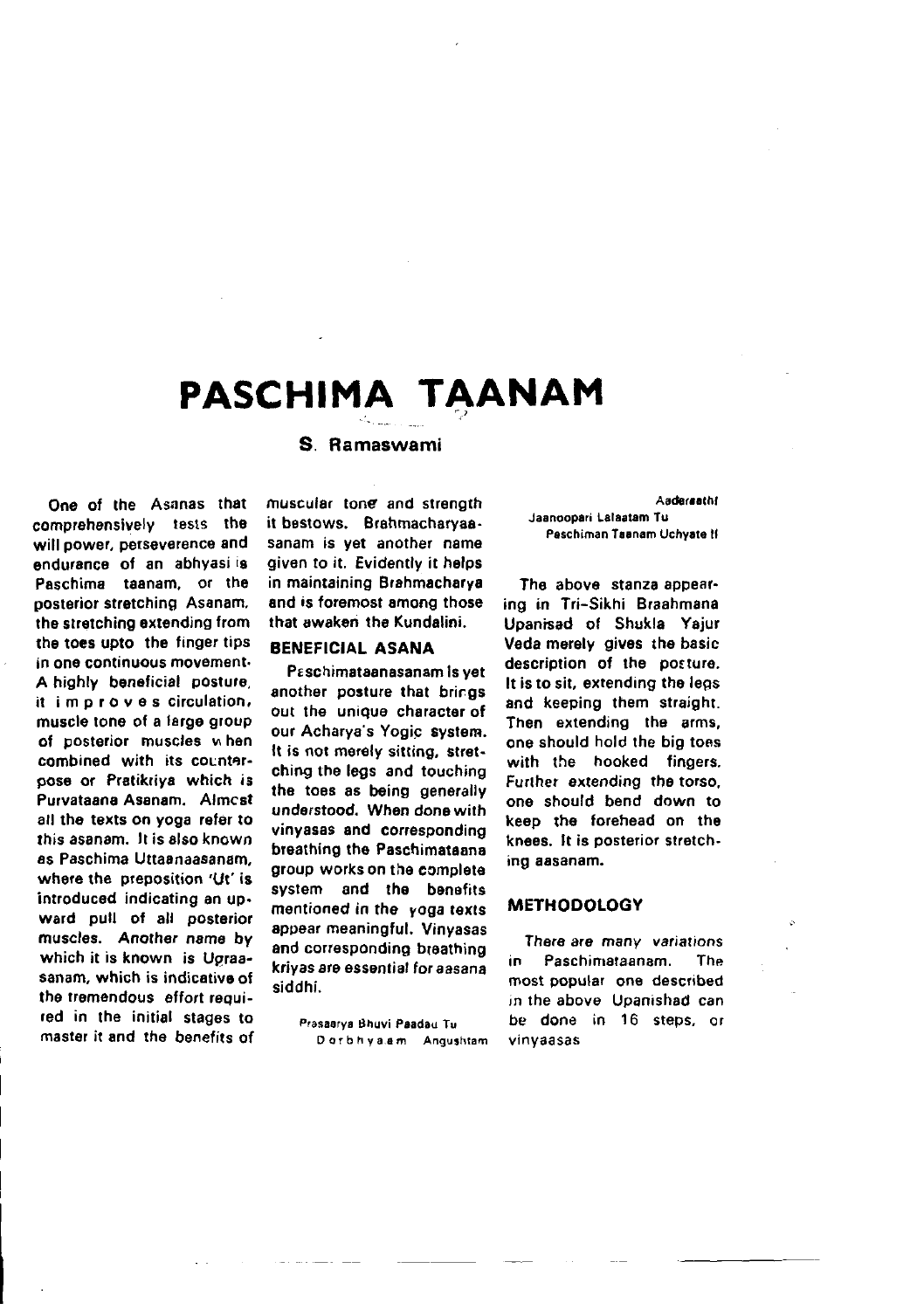STEP 1. Start from Samasthithi. Breathe normally for a few times.

STEP 2. Inhale, raise the arms overhaad.

STEP 3. Exhale stretching from the hip, bend forward and keep the palms tv the side of the feet and touching the knees with the forehead. This is Uttaana Asaana.

Some people do Utkataasanam. Now keep the palms by the side of the feet.

STEP 4. Exhale and hold<br>the breath. Pressing the Pressing the palms and after slightly bending the knees, jump back to attain chaturangadandaasana position, as described in the July 197/ issue of Indian Review.

One may reach this position ftom Utkataasanam also, hy gently raising the burtocks and reaching a position half way between Utkataasanam and Uttaanaasanam.

STEP 5. From Chaturangadandaasanam, inhale, pressing the palms, stratching the ankles and arching the back, bring the pelvis between the palms. suoporting the body on palms and toes. This is U r dh wam uk has waan aasanam.

SIEP 6. Proceed to do Adhomukhaswaanaasanam or exhalation.

r

STEP 7. Bending slightly the knees and holding the breath after inhalation, swing forward, first completely flexing the knees and extending them after crossing the supporting arms. Land on the ground with leas extended and the buttocks between<br>the palms. This requires This requires some quidance. In this position, pressing the palms. strengthen the back, by pushing the palvis, the spine and chest fofward and locking the chin. This is Dandaasanam, and finds reference in Vyaasa Bhashya of Paataniala Yoga Darsanam. Now inhale raise the arm, stretching the shoulders and neck also in the process. Stay for a few braaths focussing attention on the tip of the nose.

STEP 8. Now exhaling extend the arms forward. pushing the pelvis and spine hold the big toes with the thumb, and the next two fingers forming a hook, pressing all the while the posterior portion of the legs egainst the ground.

STEP 9. After a f ew breaths, further extension may be attempted. Exhaling and spreading the elbows, one should, lower, the torso, so that the forehead is placed between straight knees. This is Paschimataanaasanam.

> Prasaarya Paadau Bhuvi Dandaroopau Sanyastha Bhaaianchita yugma Madhve<sup>t</sup>

ratnons Peadam and Juliuter Karaabhyaam Yogeenorapeetam Paschimottanamaahuhu li

The above stanza by Gherunda sdmits ths necessity of repeated offorts (yetna) in achieving the posture. In the initial stages, it may be diffi. cult even to sit in Dandasanam with arms raised. Back. thighs, the stubborn hamstrings, and the ankles refuse to budge. But with deeper exhalation, relaxed concent-<br>ration. perseverence and perseverence and some coaxing by the abhyaasi, the musclos slowly yield and after considersble practice the posture may be achieved fairly comtortably.

One may stay in the asanam for a few breaths or even<br>up to a few minutes. up to a few<br>it will be pe possible only when one starts to enjoy the posture, which is evidently the case as described by Svaatmaarama in Hathavogapradeepika as follows:

> Prasaarya Paadau Shuvi Dondaluplu Dorbhyaam Padagradwitayam grihitwa I Jaanoopari nyastha Lalaatadese Vasethidam Pascaimataanamaahuhu li

Here the author recommends the ab'ivasi to stay in tho poslure. BY "va8eth" one should infer a considerable length of time.

Adepts may proceed to do further extension of the posterior muscles.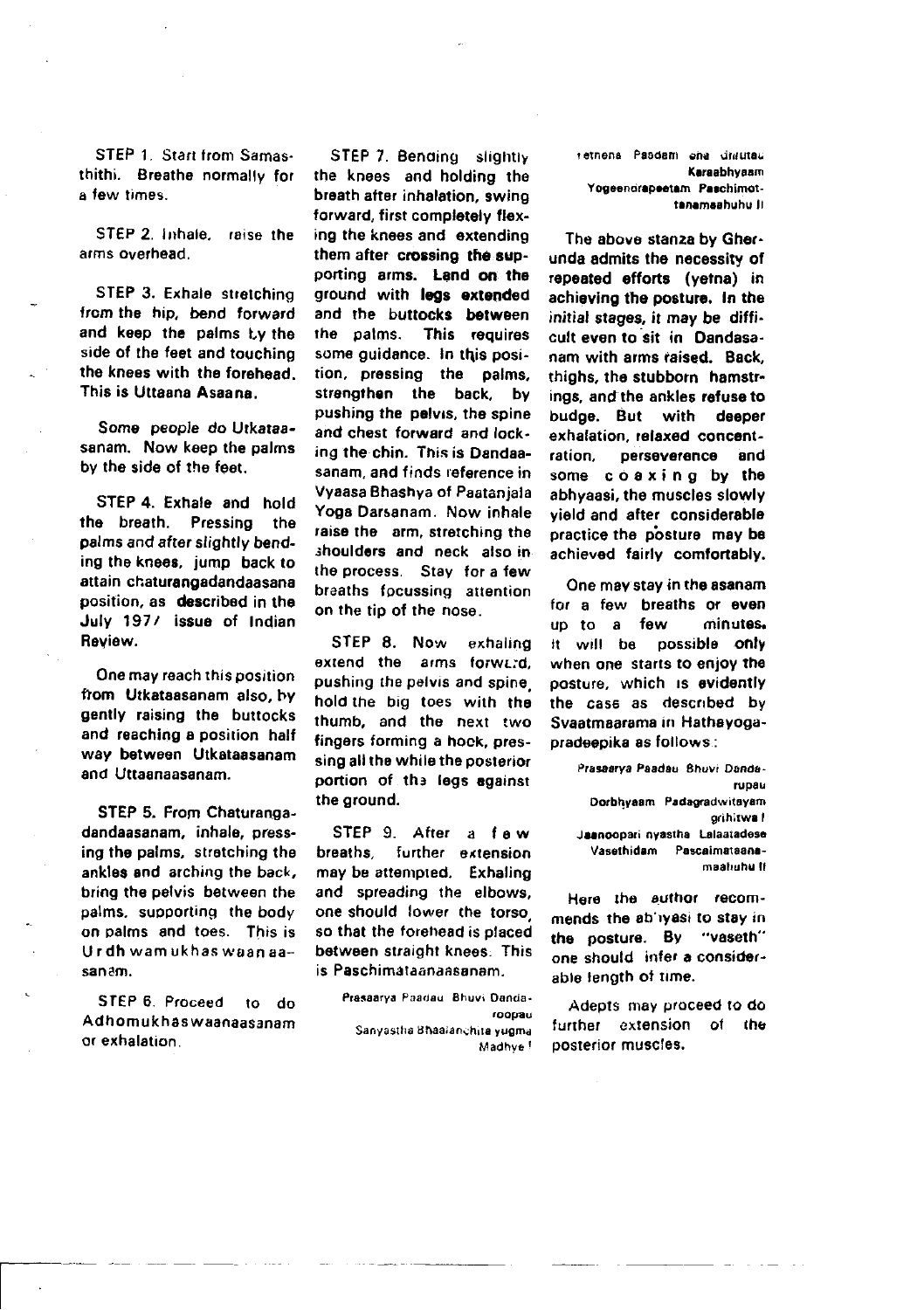STEP 10. After some practice one may keep the chin in the knees looking ahead the toes. A further extension will require keeping the forehead on the shin, about 3' away from the knees. Variation in the hand positions are also possible Keeping the full pelm on the around. holding the heels (refer to sketch 1), keeping the fingers interlocked and turned outward and kept around the soles, keeping the palms on the ground. clasping one wrist with other hand are some of the variations. It can be also done without support of the arms (niraalamba), such as keeping the arms extended from the shoulder level, keeping the palms clasped behind the head as mentioned in Siva Samhita, keeping them tonether as in "Pranaam" bahind the back, etc.

STEP 11. One may attempt to balance in the posture by keeping the palms by the side of the thighs and raising the body. Readers may find its similarity with a certain exercise in parallel bar in gymnastics. In fact, our Acharva contends that some of the Yogis have actually invented many gymnastic aids and as such it is highly probable that basically gymnastics is an offshoot of voga and at least the basis was provided by yoga, even as gymnastics these days appe-



ars to be far different from voga. This exercise is known as Utphluthi and may be attempted in many other sitting postures like Padmaasanem. Simhaasanam. etc.

STEP 12. Keeping the palms by the side of the hips. return to Chaturangadandaasanam.

STEP 13. To 16 are actually retracing the path via Urdhwamukha swaanaasanam, Adhomukham. Uttanasanam, Taadasanam and samasthithi

**BENEFITS:** This asanam is highly beneficial for general improvement in circulation. muscle tone and strength and improves function of all abdomenal and pelvic organs, the kidneys and the spine. It is said to improve vitatity. correct certain cases of impotency due to increased vascularity of the organs of genito urinav the posterior muscle groups and joints as the heels, calf muscles, the stubborn hamstrings, the knees, thigh muscles, glutial, lumbo sacral, spine, shoulders, neck, arms. wrists and even knuckles get stretched.

There is hardly any yoga text that does not refer to this posture, and give a clue to the benefits, of course using the peculiar language used by ancient yogis.

#### **HATHAYOGAPRADEEPIKA**

This important asanam (asanamaagravam) paschimatana, makes the wind or force (Pavana) flow through the Sashumna and stimulates the gasrtic fire (Jataraanala). reduces the abdomen (kaarsvam Udare) and makes one free from disease (Arogataam).

SIVA SAMHITA: Stretch out both leas and keep them tract; and paradoxically helps papart (slightly). Firmly take control sex (Retha skhala- \ hold of the head by the nam) and hence is known as 'hands, and place if between Bhrahmacharyaasanam. All the knees. This is called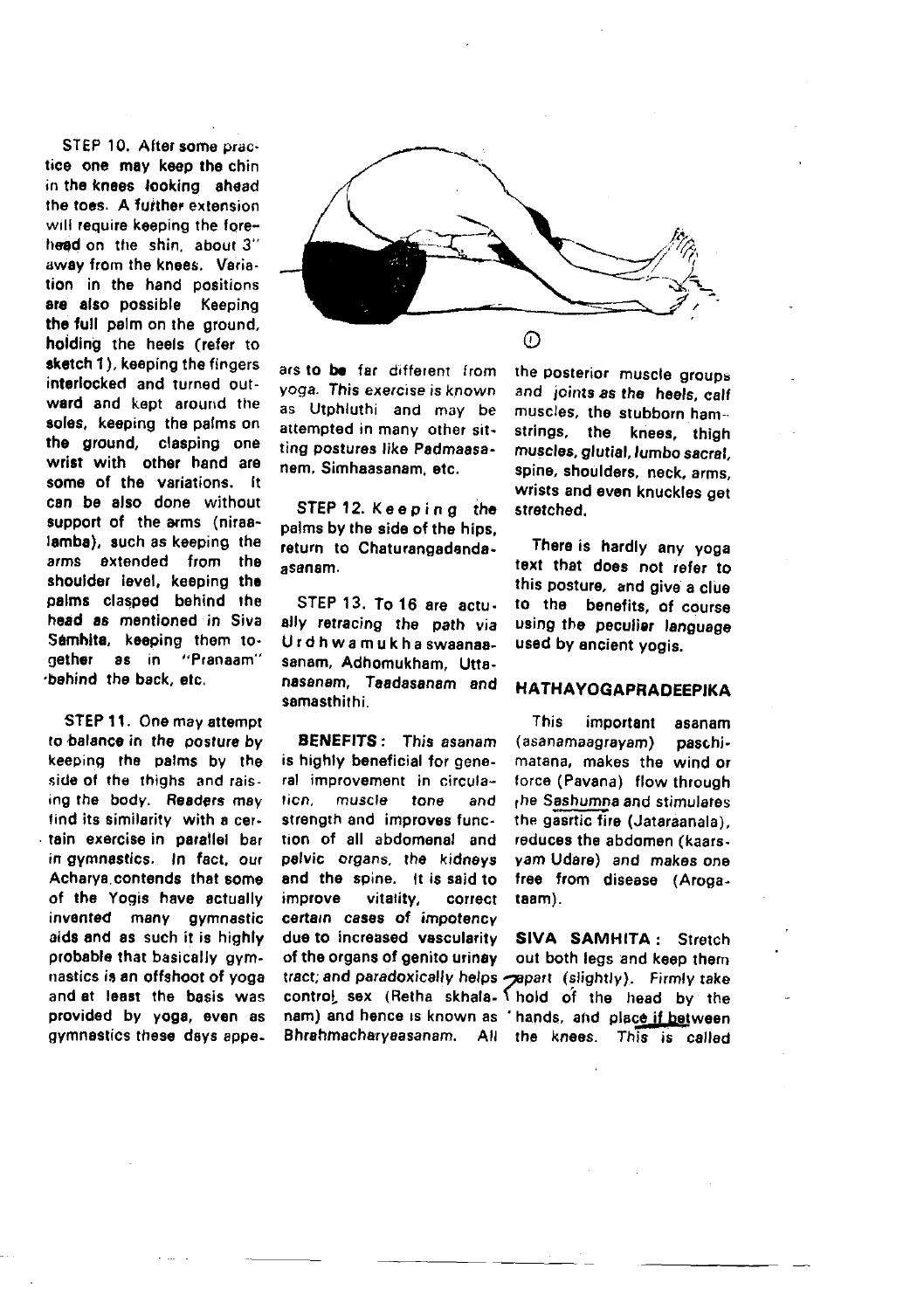Ugraasanam, said to be the best among asanas, and improves the movement of bodily forces (Anila); known also as Paschima Uttaanaasanam, it removes lethargy and weakness (deha Avasaanaharanam). Discriminating Abhyaasi should master this beneficial posture by daily (Pratyaham) practice. It makes vaayu flow in the posterior regions and makes one strong. Those who practice it with diligence find all sidhis generated in themselves. Hence by self effort the yogi should master the posture. This should be kept secret with great care and not given out indiscriminatelv. Through it, vavusiddhi, or activation of all pranas (metabolism, circulation, respiration) takes place and it destroys multitudes of miseries.

Gharunda refers to the posture as the king of all sitting postures (Yogindraceetam).

# THE COUNTERPOSES

Since the above is a strenous exercise, it requires a counterpose to normalise. Purvataanam or anterior stratching pose helps not only reliever the strain, but also stratch the anterior muscles and thus completes the involvment of all the major group muscles.



PROCEDURE: Proceed from Dandaasanam. Keep behind the buttocks. Press-

ing the palms and heels inhale and raise the trunk as high as possible, stratching the ankles and keeping the feet on the ground, also keeping the knees straight and stretched Refer to sketch (2). Exhale return to starting position. One may repeat the posture a few times, and later stay for a few breaths in the posture. It is a very good stretching movement involving the anterior portions of ankles, shin. knees, thighs pelvis, abdo-

men, chest, neck, shoulders' arms and wrists. The raising the palms by the side of the ... of the trunk may be done in buttocks or about one foot Langanakriya by obese persons

### **CHATUSHPAADAPEETAM**

Since in both the above postures, the knees are kept straight, to release the knee strain another posture. chatushpaadapeetam, can be taken up as part of the same group of asanas. From Dandaasanam, exhale and bend the knees, keeping the feat in front of the buttocks. Inhale, pressing the palms and feet and raise the trunk. keeping it parallel to the

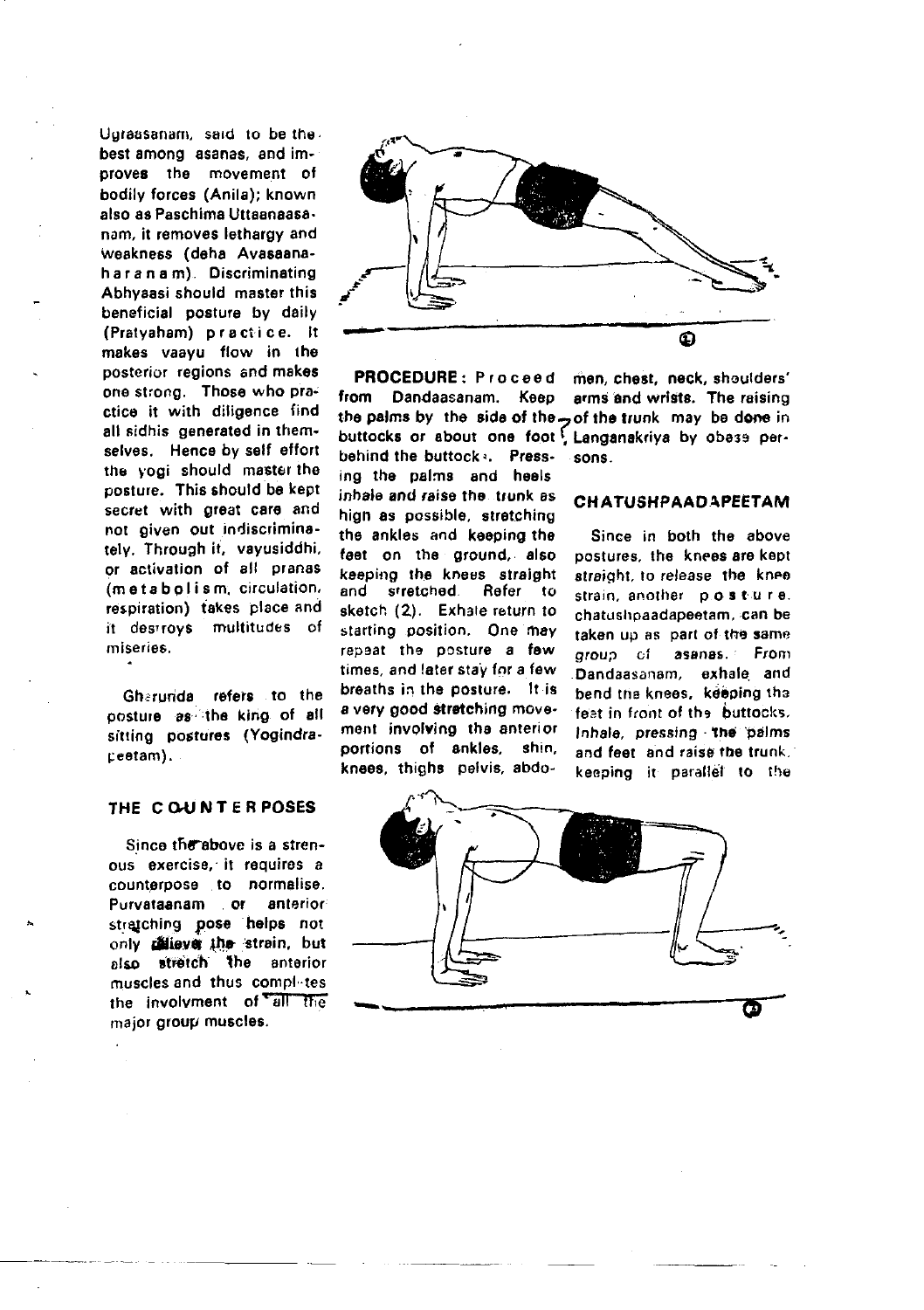gyound. Inhale and réturn. Repeat a few times. One may stay also for a few breaths. In this a better stretching of the shoulders and neck is oossible. so also rhe hip joint which is exercised better. It may be done as Langanaktiya. Refer to sketch (3). Since it resembles a table it is called Chatushpaadapeetam or four legged seat.

NAAVAASANAM: From the starting point of Chatushpaadapeotam, inhale, press ing the palms, stretch the legs at about 60 degrees to the ground, Now balancing on the buttocks, lift the hands and stretch them in front as shown in sketch (4). Stay for a few seconds and return ro the original position. This may be repeated a few times. It is known as Naavaasanam or boat posture.

The above group can be done in one continuous strctch. and then one may take rest in Savaasanam. For the majority who have difficulty in doing Paschimataanaasanam, a few methods are suggested to get some mobility of the stubborn hip joints. One may start from lying down posture, with arms overhead, exhale, pressing the heels and buttock, raise tha trunk and bond forward to the extent possible and hold the ankles or toes. Inhale and return to lying po. ssition. This may be repeated

 $\overline{\phantom{a}}$ 

@

also from Halaasanam, From Halaasana, inhale raise arms those unused fibers are exer-<br>overhead and touch the toes. Cised and put to work. Many overhead and touch the toes.<br>Inhale roll back to lying position and in a continuous Combining Paschimataanasa' motion, exhale and do Pas- namandBaddhapadmaasanam<br>chimataana as mentioned gives Ardha-Baddha Padma chimataana as mentioned gives Ardha Baddha Padma earlier. One may repeat a ?Paschimataanam a vinyasa of<br>few times. These dynamic \*which is given in sketch (5). few times. These dynamic \*which is given in sketch (5).<br>movements help to exercise. Similarly we have Mahaamumovements help to exercise Similarly we have Mahaamu-<br>the posterior muscles naving a drauwhich can be looked the posterior muscles paving dra which can be looked<br>the way for achieving the upon as a combination of the way for achieving the posrure. Baddhakonasanam and Pas-

seldom exercised. Thus the so on.

a few times. One may start yogis have invented a number<br>also from Halaasanam. From of hybrid postures so that such postures are in vogue-<br>Combining Paschimataanasachimataanam. When con-<br>There are a number of tinued with Vira, we have Trivangmukheikapaadam and